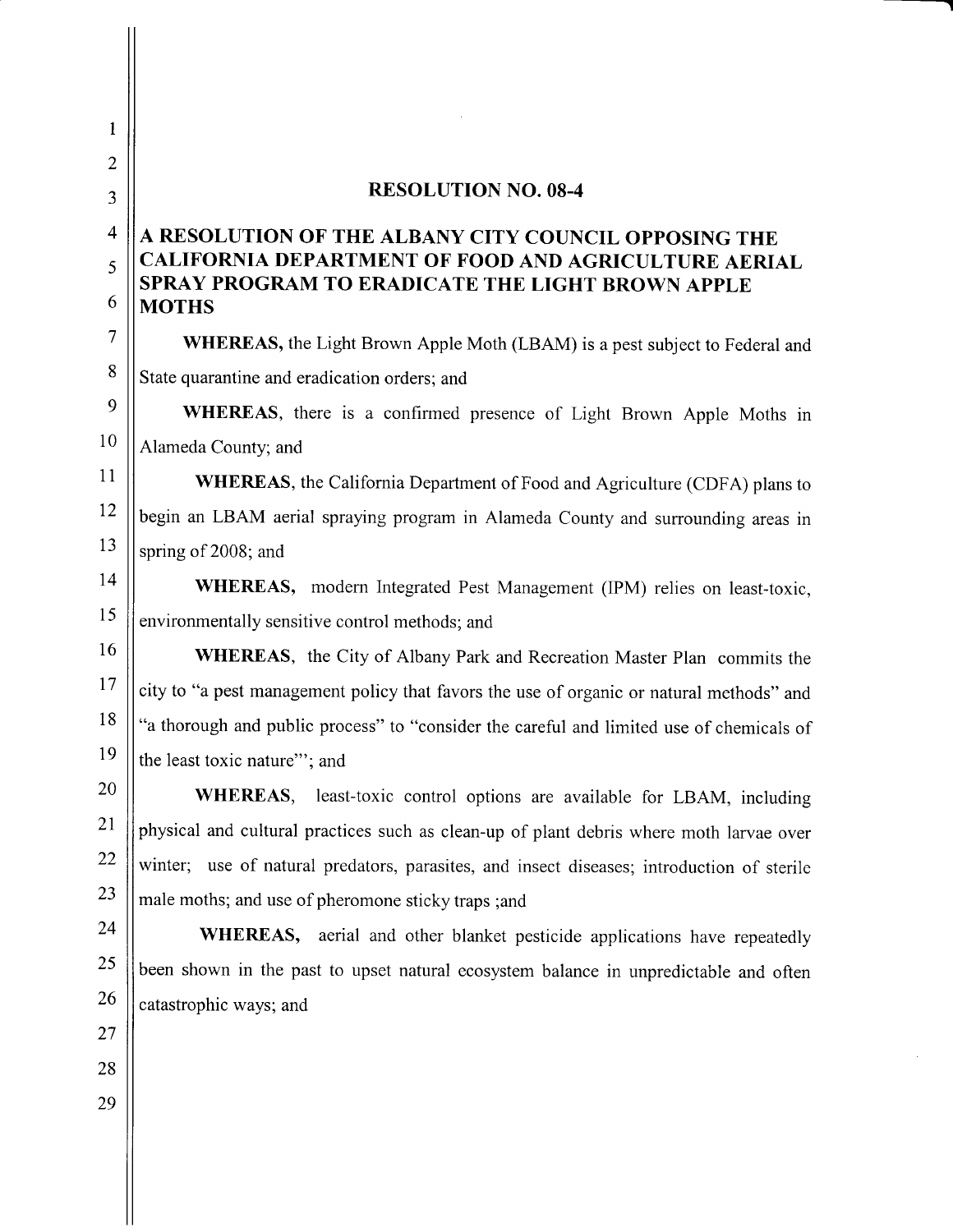WHEREAS, aerial and other blanket pesticide applications have repeatedly been shown in the past to cause unintended, unpredictable, and often serious human health effects; and

WHEREAS, the State has claimed an emergency exemption under the California Environmental Quality Act (CEQA) in order to begin the LBAM aerial spraying program without conducting environmental review based on an emergency exemption; and

WHEREAS, the State has confirmed that it will begin preparation of an Environmental Impact Report after the aerial spraying program has begun; and

WHEREAS, blanket spraying of chemicals is expensive and inefficient; and

WHEREAS, biologists have testified that aerial pesticide spraying is extremely unlikely to eradicate LBAM; and

WHEREAS, biologists have testified that the range over which LBAM has been detected in California indicates that LBAM has been established in the state for some time; and

WHEREAS, CDFA has stated that no physical crop damage has been attributed to LBAM; and

WHEREAS, the risk of economic damage alone does not justify the health and environmental risks of aerial pesticide applications; and

WHEREAS, the State has relied almost entirely on its own scientists to address public concerns about the LBAM spray program and has not employed independent outside experts to evaluate and support the program or and address issues in a direct and impartial manner; and

WHEREAS, the CDFA LBAM spraying program has used pesticides that an independent toxicologist's review has stated have not been tested for long-term human toxicity; and

WHEREAS, the CDFA LBAM spraying program is relying on pesticides that contain ingredients that are highly toxic to aquatic life; and

1

2

J

28 29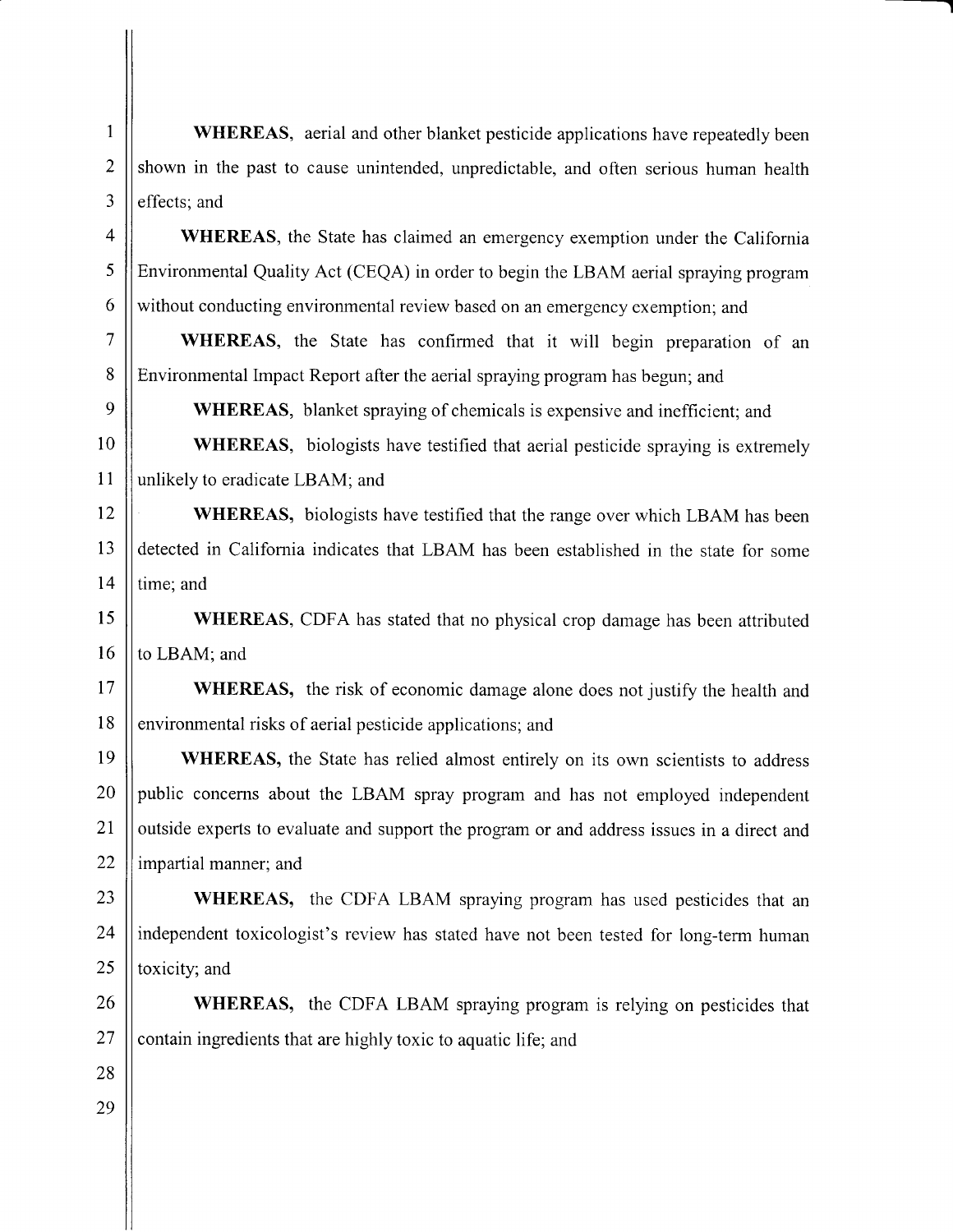1 2 WHEREAS, the CDFA LBAM program sprays pesticides in microscopic plastic capsules that pose unknown inhalation risks; and

3 WHEREAS, the United State Department of Agriculture (USDA) maintains that the pheromone pesticide poses only "minimal risk to human health," but acknowledges 4 5 that it is considered a "slight to moderate dermal irritant" and does present some very low toxicity" [see Treatment Program for Light Brown Apple Moth in Santa Cruz and 6 7 Northern Monterey Counties, California (September 2007) pages 10-121; and

8 9 10 **11**  $12$ WHEREAS, the USDA states that its risk assessment assumes that the rate of exposure will be insignificant, with no dietary exposure from food and just a minimal amount of incidental exposure from drinking water or swimming [see Treatment Program for Light Brown Apple Moth in Santa Cruz and Northern Monterey Counties, California (September 2007) pages 10-121; and

13 l 4 15 16 WHEREAS, aerial spraying disproportionately affects vulnerable populations such as those who work and play outdoors, those with the recognized disability multiple chemical sensitivity, and those in the homeless population who have no option for protection from the spray or receipt of written notification of spray dates; and

1 7 1 8 WHEREAS, LBAM aerial spraying in the Santa Cruz and Monterey areas resulted in the spraying of numerous residents and pets; and

19 20 WHEREAS, hundreds of reports of health effects were reported following the LBAM aerial spraying in Santa Cruz and Monterey counties; and

2 1 22 WHEREAS, other environmental impacts were reported following the LBAM aerial spraying in the Monterey and Santa Cruz areas; and

**23** 24 NOW, THEREFORE, BE IT RESOLVED AND ORDERED that the Albany City Council:

25

1) Opposes the CDFA aerial spray program to eradicate LBAM.

26 27 28 2) Requests that CDFA protect the health and welfare of the residents and natural environment of Alameda County by immediately shifting its LBAM control methods to least-toxic Integrated Pest Management methods such as those listed above.

29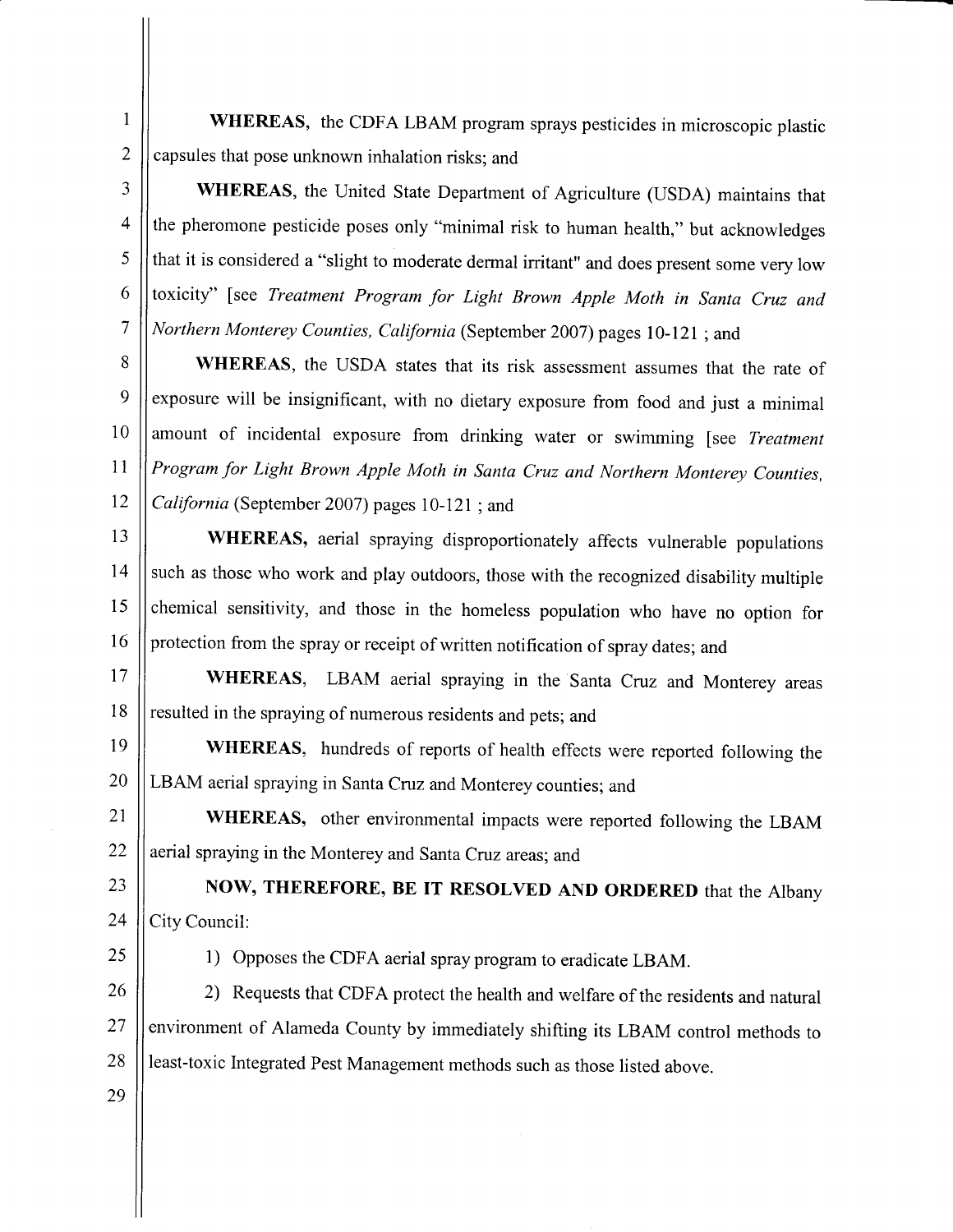I 2 3 4 3) Requests that CDFA shift its focus to educating the USDA regarding the lack of crop damage done by LBAM, the need to use least-toxic control methods that do not expose populated areas to aerial spraying, and the need to appropriately downgrade the pest classification of LBAM to reflect the lack of risk it poses.

5 6 7 8 4) Requests that the State conduct a long-term study of the health and environmental effects resulting from the aerial spraying project that has been conducted to date in Monterey and Santa Cruz counties, taking into account reports collected by citizens in the absence of an easily accessible method of reporting to the State.

9 **10** 5) Supports the introduction and passage of state legislation requiring explicit consent of affected residents before any aerial spraying program, can be implemented.

MAYOR

16 References

1 1

 $12$ 

13

I 4

15

 $17$ Carey, James, PhD. 2007. Testimony Submitted in Edna Williams, et al., v. California

1 8 Department of Food and Agriculture, A.G. Kawamura, et. al., Case No. 07-05587, U.S.

- 19 District Ct. for the Northern District of California. November I4.
- 20 Harder, Daniel, PhD. 2007. Testimony Submitted in County of Santa Cruz v. CDFA,
- 21 Superior Court of California, Santa Cruz County. October 3l.
- 22 Philp, Richard B. PhD. 2007. Analysis of Toxicology Studies with LBAM and Related
- 23 Lepidopteran Pheromones. October.
- 24 Philp, Richard B. PhD. 2007. Testimony Submitted in County of Santa Cruz v. CDFA,
- 25 Superior Court of California, Santa Cruz County. October 31.
- 26 27 USDA. 2007. Treatment Program for Light Brown Apple Moth in Santa Cruz and Northern Monterey Counties, California. September.
- 28
- 29